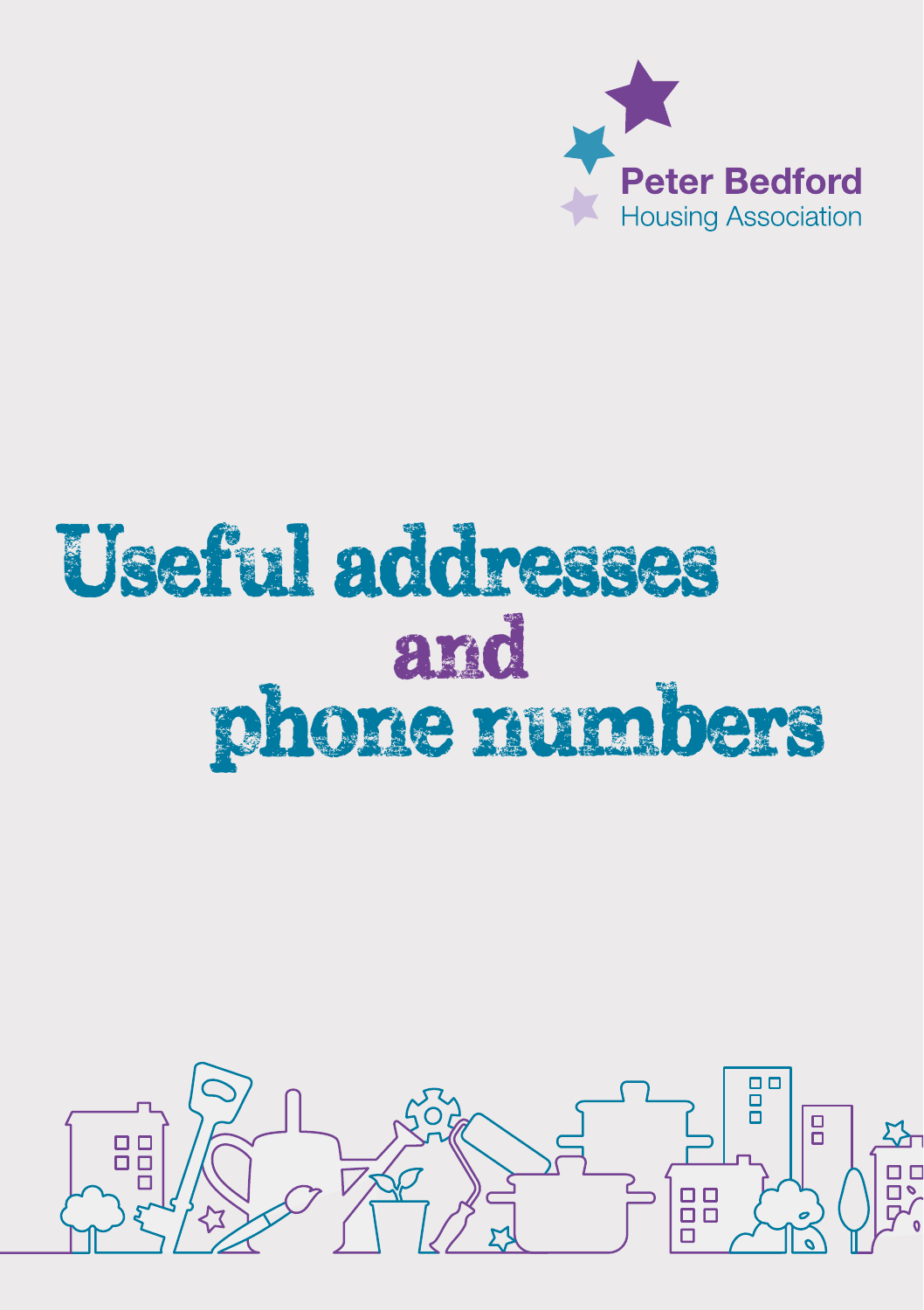## Emergencies: Gas, Electricity & Water

**Gas:** If you smell gas:

- **Do not** smoke.
- **Do not** use naked flames.
- **Do not** switch on any lights.
- **Turn off** the gas at the meter.
- **Open** the windows and doors.
- **Leave** the building.

**Gas:** If you smell gas, call Transco on **0800 111 999**

**Water:** If there is a water leak outside the house, call Thames Water on **0845 9200 800** 

**Electricity:** If there is no electricity in the whole house, call **0800 0280 247 / 0333 202 2022** (from a mobile) to check if there are power cuts in the area



## Personal Information

Please fill in when you arrive at PBHA. Need help? Ask your support worker

| My nearest library is: <b>contract of the contract of the contract of the contract of the contract of the contract of the contract of the contract of the contract of the contract of the contract of the contract of the contra</b> |
|--------------------------------------------------------------------------------------------------------------------------------------------------------------------------------------------------------------------------------------|
|                                                                                                                                                                                                                                      |
| My local Post Office is: <b>www.arenamin.community.community.</b>                                                                                                                                                                    |
|                                                                                                                                                                                                                                      |
|                                                                                                                                                                                                                                      |

Advice, information, support and legal agencies: Islington: **www.directory.islington.gov.uk** Hackney: **www.hackneyicare.org.uk**